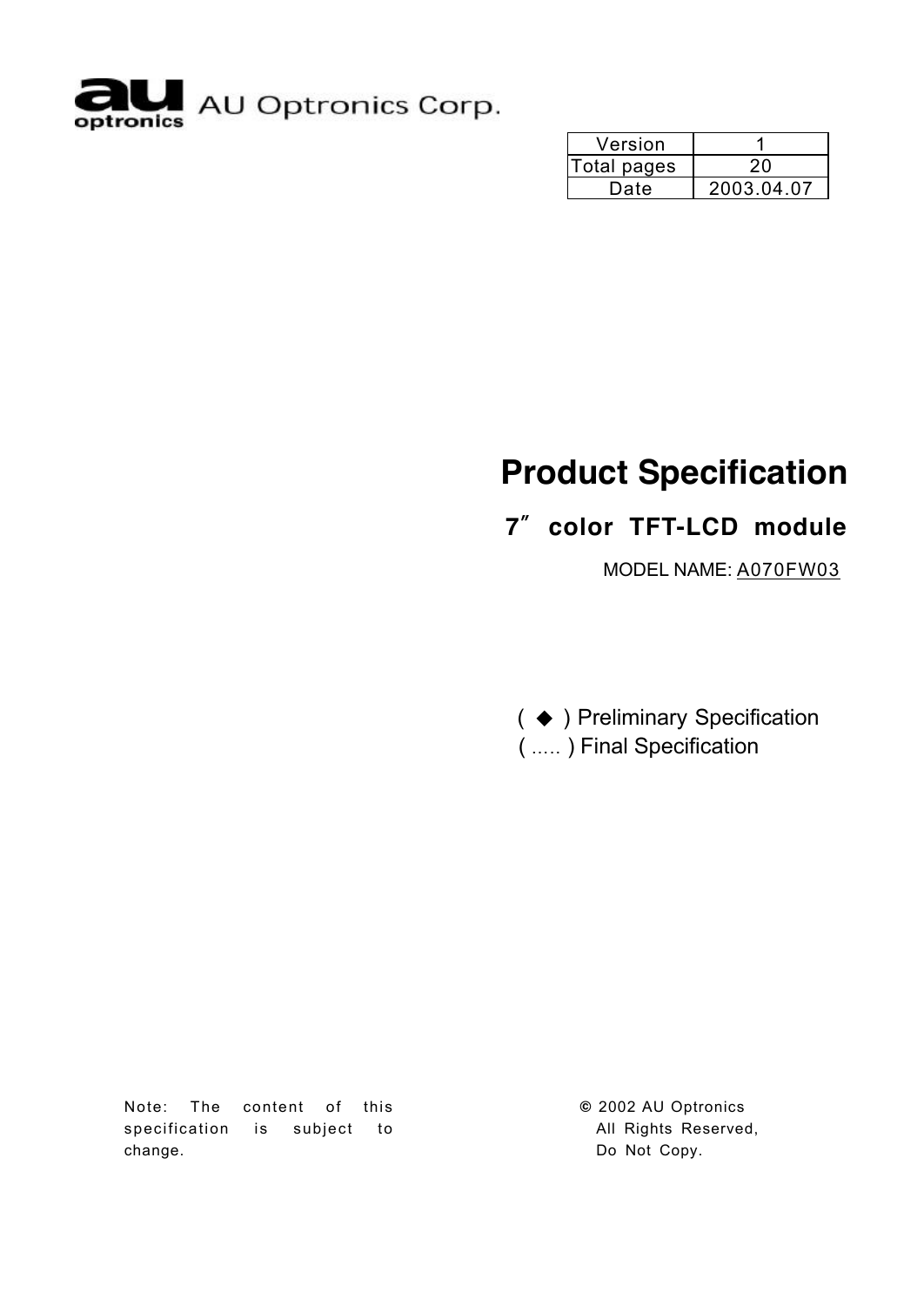

# **PRECORD RECORD OF REVISION**

| Version   | Revise Date Page |           | Content      |
|-----------|------------------|-----------|--------------|
| $\pmb{0}$ | 07/Apr./2003     | $\pmb{0}$ | First draft. |
|           |                  |           |              |
|           |                  |           |              |
|           |                  |           |              |
|           |                  |           |              |
|           |                  |           |              |
|           |                  |           |              |
|           |                  |           |              |
|           |                  |           |              |
|           |                  |           |              |
|           |                  |           |              |
|           |                  |           |              |
|           |                  |           |              |
|           |                  |           |              |
|           |                  |           |              |
|           |                  |           |              |
|           |                  |           |              |
|           |                  |           |              |
|           |                  |           |              |
|           |                  |           |              |
|           |                  |           |              |
|           |                  |           |              |
|           |                  |           |              |
|           |                  |           |              |
|           |                  |           |              |
|           |                  |           |              |
|           |                  |           |              |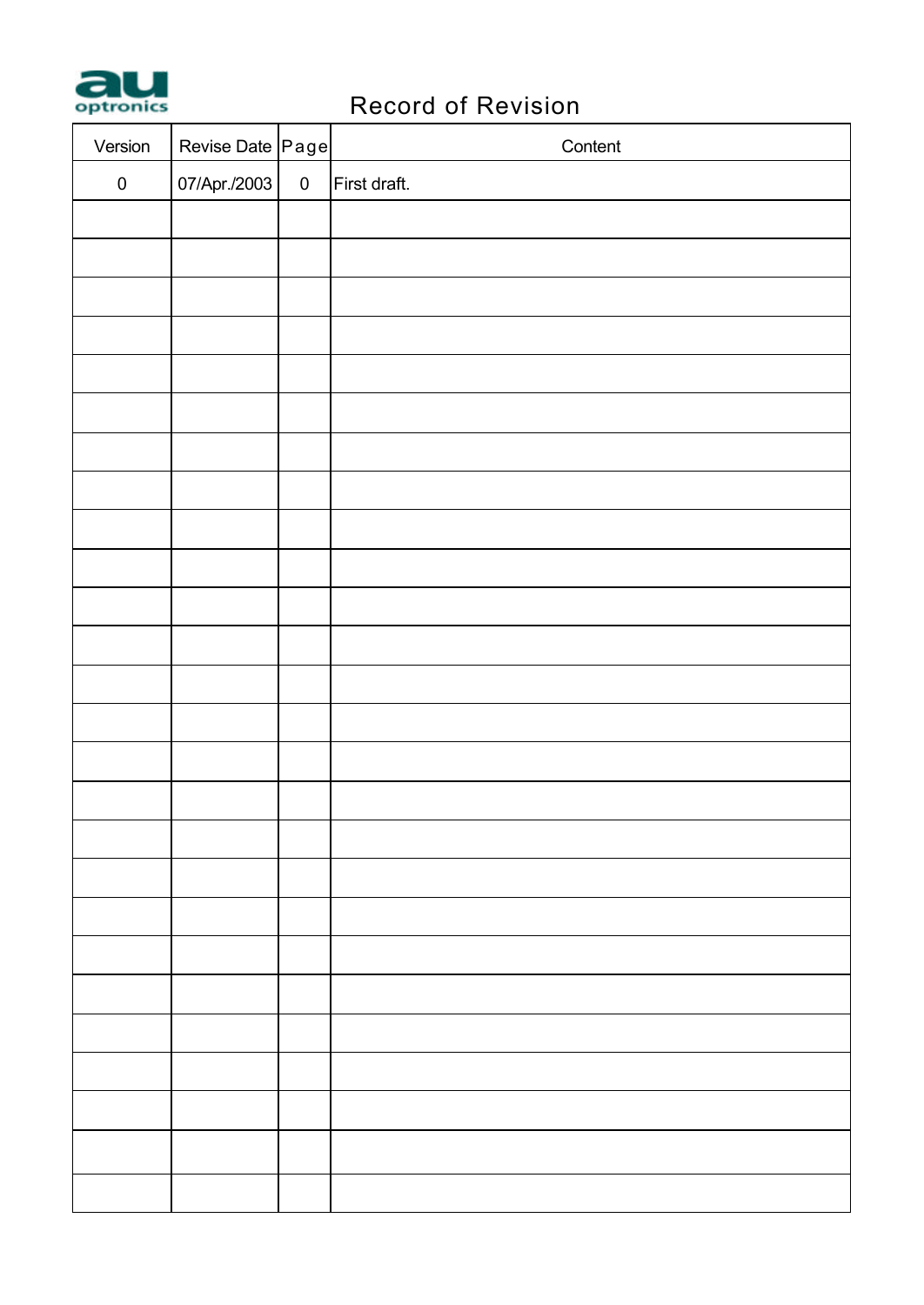

### **Contents:**

|  | <b>P11</b> |
|--|------------|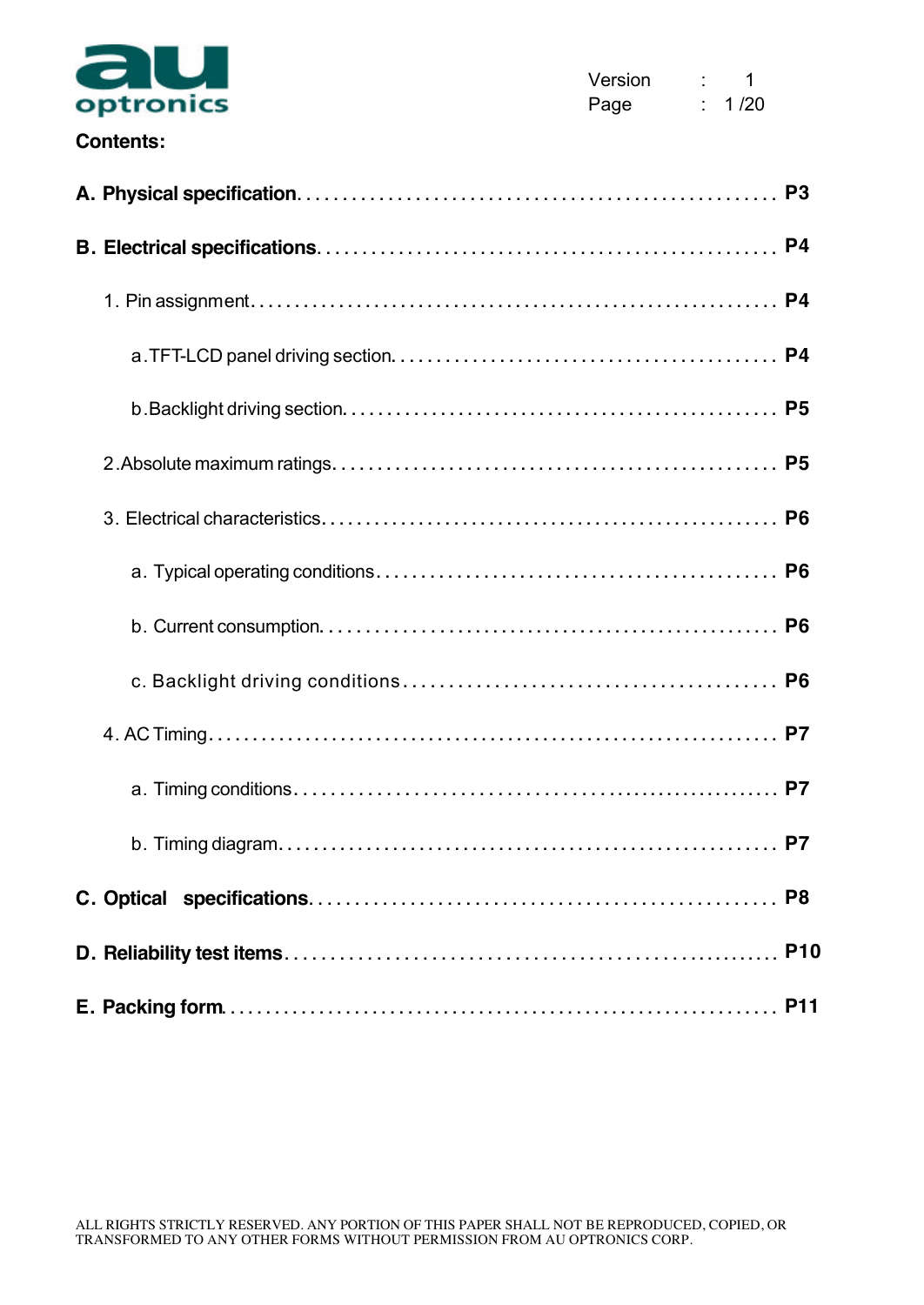

Version : 1 Page : 2/20

| <b>Appendix:</b> |  |
|------------------|--|
|                  |  |
|                  |  |
|                  |  |
|                  |  |
|                  |  |
|                  |  |
|                  |  |
|                  |  |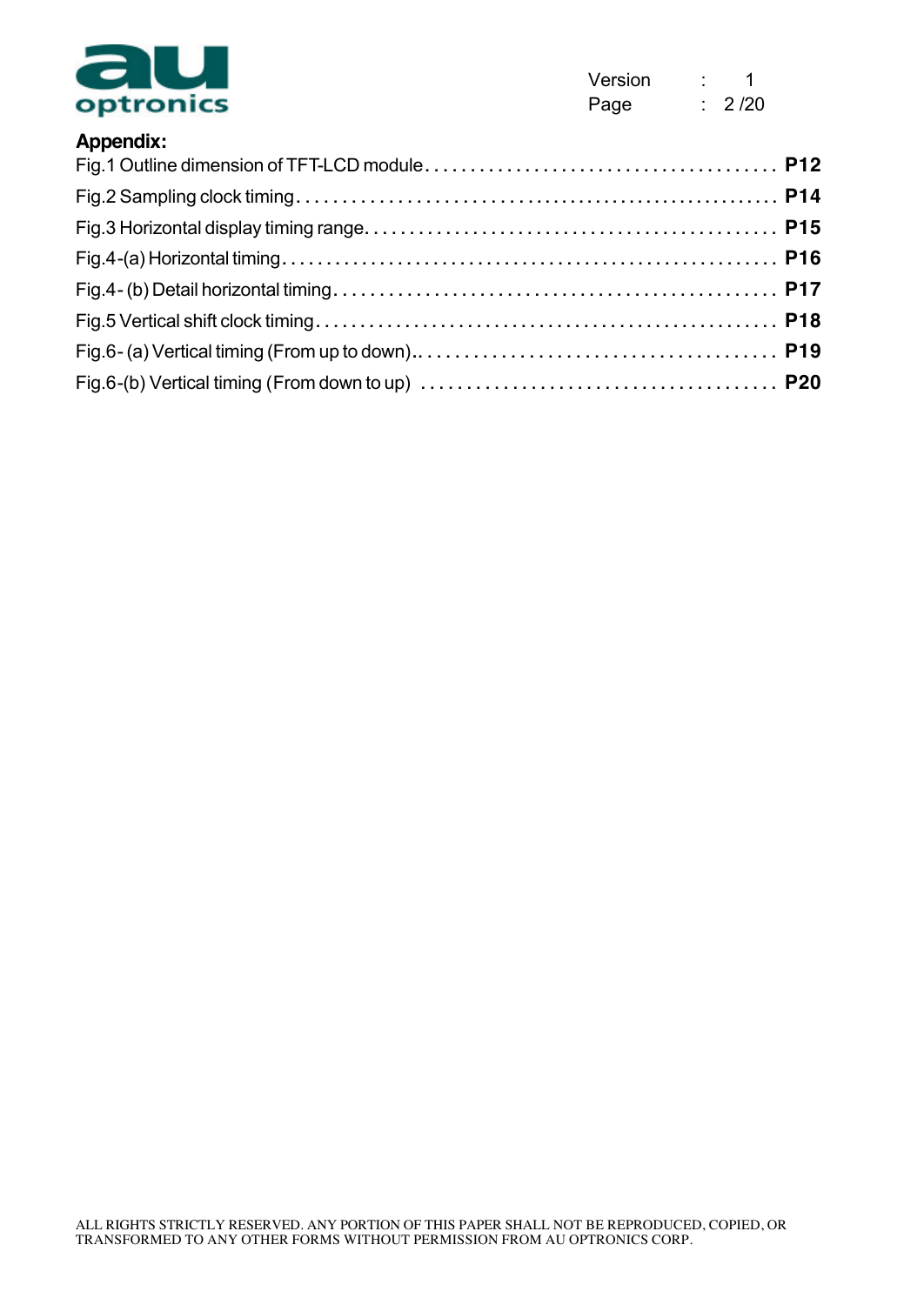

## **A. Physical specifications**

| NO. | <b>Item</b>             | <b>Specification</b>       | Remark |
|-----|-------------------------|----------------------------|--------|
|     | Display resolution(dot) | 1440(W) × 234(H)           |        |
| 2   | Active area(mm)         | 154.08(W) × 86.58(H)       |        |
| 3   | Screen size(inch)       | 7.0(Diagonal)              |        |
| 4   | Dot pitch(mm)           | $0.107(W) \times 0.370(H)$ |        |
| 5   | Color configuration     | R. G. B. stripe            |        |
| 6   | Overall dimension(mm)   | 164.9(W)×100.0(H)×5.7(D)   | Note 1 |
|     | Weight(g)               | 162 ±10                    |        |
| 8   | Surface treatment       | AG(5.5%) with WV film      |        |
| 9   | Backlight unit          | <b>CCFL</b>                |        |

Note 1: Refer to Fig. 1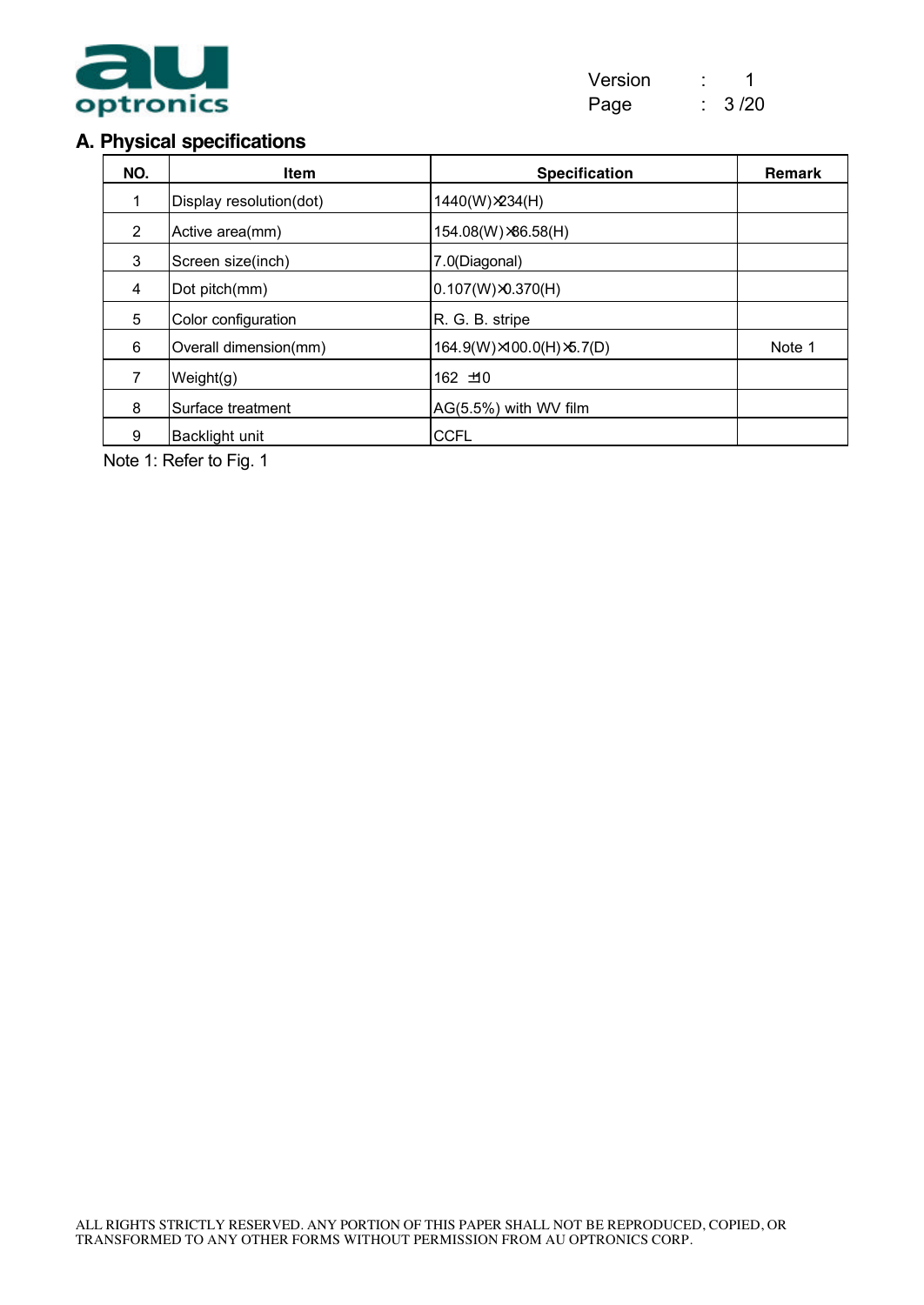

| Version | 1    |
|---------|------|
| Page    | 4/20 |

## **B. Electrical specifications**

1.Pin assignment

a. TFT-LCD panel driving section

| Pin no                  | Symbol           | $\mathsf{I}/\mathsf{O}$      | <b>Description</b>                                      | Remark   |
|-------------------------|------------------|------------------------------|---------------------------------------------------------|----------|
| 1                       | <b>GND</b>       | $\frac{1}{2}$                | Ground for logic circuit                                |          |
| $\overline{2}$          | $V_{\rm CC}$     |                              | Supply voltage of logic control circuit for scan driver |          |
| 3                       | $V_{GL}$         | I                            | Negative power for scan driver                          |          |
| $\overline{\mathbf{4}}$ | $V_{GH}$         | T                            | Positive power for scan driver                          |          |
| 5                       | <b>STVR</b>      | I/O                          | Vertical start pulse                                    | Note 1   |
| 6                       | <b>STVL</b>      | I/O                          | Vertical start pulse                                    | Note 1   |
| 7                       | <b>CKV</b>       |                              | Shift clock input for scan driver                       |          |
| 8                       | U/D              |                              | UP/DOWN scan control input                              | Note 1,2 |
| 9                       | <b>OEV</b>       | ı                            | Output enable input for scan driver                     |          |
| 10                      | <b>VCOM</b>      |                              | Common electrode driving signal                         |          |
| 11                      | <b>VCOM</b>      | I                            | Common electrode driving signal                         |          |
| 12                      | L/R              |                              | LEFT/RIGHT scan control input                           | Note 1,2 |
| 13                      | <b>MOD</b>       |                              | Sequential sampling and simultaneous sampling setting   | Note 3   |
| 14                      | OEH              | ı                            | Output enable input for data driver                     |          |
| 15                      | <b>STHL</b>      | I/O                          | Start pulse for horizontal scan line                    | Note 1   |
| 16                      | <b>STHR</b>      | I/O                          | Start pulse for horizontal scan line                    | Note 1   |
| 17                      | CPH <sub>3</sub> |                              | Sampling and shifting clock pulse for data driver       |          |
| 18                      | CPH <sub>2</sub> |                              | Sampling and shifting clock pulse for data driver       |          |
| 19                      | CPH <sub>1</sub> | I                            | Sampling and shifting clock pulse for data driver       |          |
| 20                      | $V_{\rm CC}$     | ı                            | Supply voltage of logic control circuit for data driver |          |
| 21                      | <b>GND</b>       | $\blacksquare$               | Ground for logic circuit                                |          |
| 22                      | <b>VR</b>        | I                            | Alternated video signal input(Red)                      |          |
| 23                      | VG               |                              | Alternated video signal input(Green)                    |          |
| 24                      | VB               | I                            | Alternated video signal input(Blue)                     |          |
| 25                      | AV <sub>DD</sub> | ı                            | Supply voltage for analog circuit                       |          |
| 26                      | $AV_{SS}$        | $\qquad \qquad \blacksquare$ | Ground for analog circuit                               |          |

#### Note 1: Selection of scanning mode (please refer to the following table)

| Setting of scan<br>control input |                   |             |             | <b>IN/OUT state</b><br>for start pulse |             | <b>Scanning direction</b>                |  |  |
|----------------------------------|-------------------|-------------|-------------|----------------------------------------|-------------|------------------------------------------|--|--|
| U/D                              | L/R               | <b>STVR</b> | <b>STVL</b> | <b>STHR</b>                            | <b>STHL</b> |                                          |  |  |
| <b>GND</b>                       | $\mathsf{V_{CC}}$ | <b>OUT</b>  | IN          | OUT                                    | IN          | From up to down, and from left to right. |  |  |
| $V_{\rm CC}$                     | <b>GND</b>        | IN          | <b>OUT</b>  | IN                                     | <b>OUT</b>  | From down to up, and from right to left. |  |  |
| <b>GND</b>                       | <b>GND</b>        | <b>OUT</b>  | IN          | IN                                     | <b>OUT</b>  | From up to down, and from right to left. |  |  |
| $V_{\rm CC}$                     | $V_{\rm CC}$      | IN          | OUT         | OUT                                    | IN          | From down to up, and from left to right. |  |  |

IN: Input; OUT: Output.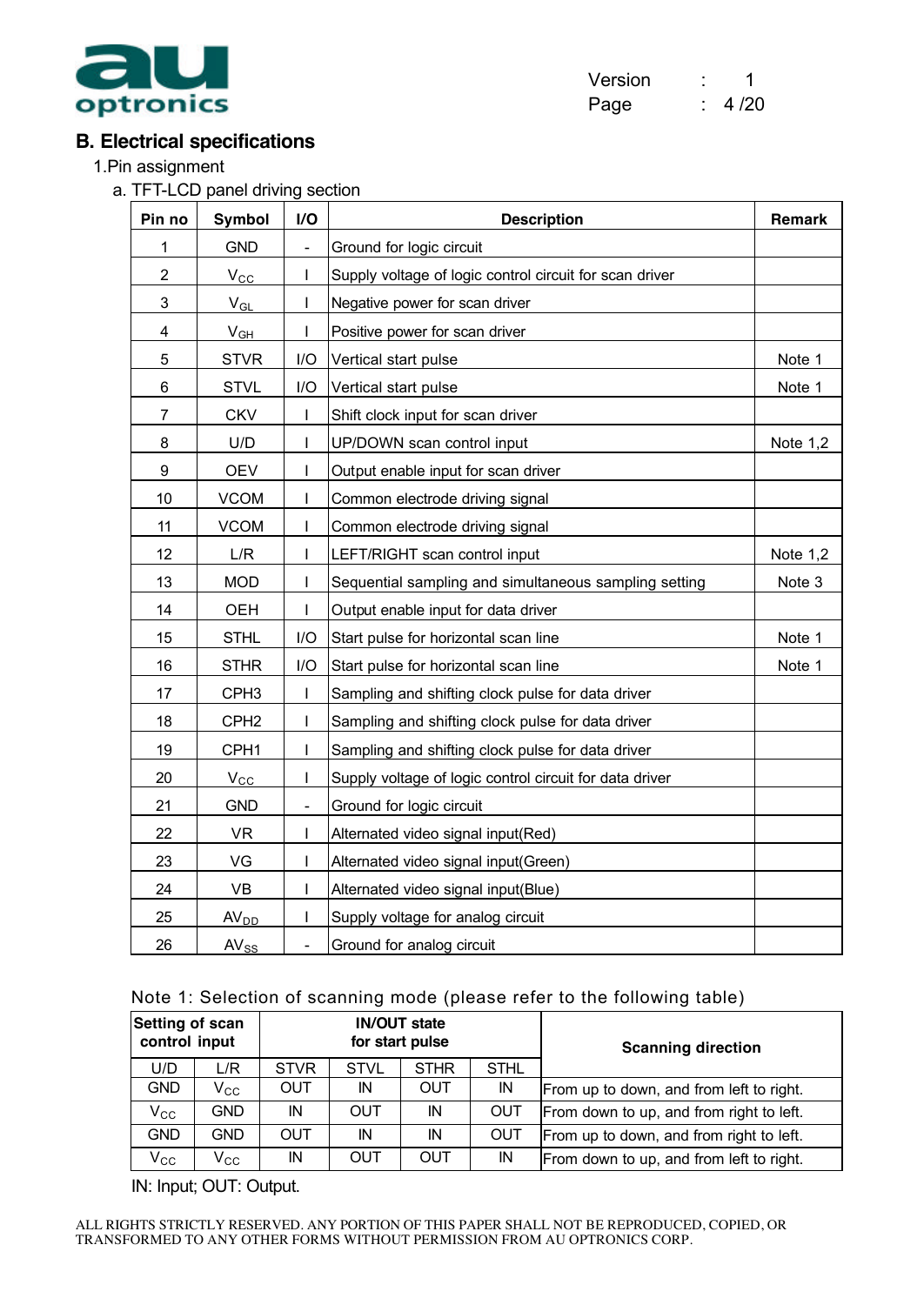

Note 2: Definition of scanning direction. Refer to figure as below:



Note 3: MOD = H: Simultaneous sampling.

MOD = L: Sequential sampling.

Please set CPH2 and CPH3 to GND when MOD = H.

b. Backlight driving section (Refer to Figure 1)

| No. | <b>Symbol</b> | I/O                      | <b>Description</b>                             | <b>Remark</b> |
|-----|---------------|--------------------------|------------------------------------------------|---------------|
|     | HI            |                          | Power supply for backlight unit (High voltage) | $-$           |
|     | GND           | $\overline{\phantom{0}}$ | Ground for backlight unit                      | --            |

2. Absolute maximum ratings

| Item                 | Symbol           | <b>Condition</b> | Min.   | Max.                 | Unit | Remark |
|----------------------|------------------|------------------|--------|----------------------|------|--------|
|                      | $V_{\rm CC}$     | $GND=0$          | $-0.3$ |                      | V    |        |
|                      | AV <sub>DD</sub> | $AV_{SS} = 0$    | $-0.3$ |                      |      |        |
| Power voltage        | $V_{GH}$         |                  | $-0.3$ | 18                   |      |        |
|                      | $V_{GL}$         | $GND=0$          | $-15$  | 0.3                  |      |        |
|                      | $V_{GH}-V_{GL}$  |                  |        | 33                   | V    |        |
|                      | $V_i$            |                  | $-0.3$ | $AVDD+0.3$           |      | Note 1 |
| Input signal voltage | $V_{1}$          |                  | $-0.3$ | $V_{\text{CC}}$ +0.3 | V    | Note 2 |
|                      | <b>VCOM</b>      |                  | $-2.9$ | 5.2                  |      |        |

Note 1: VR, VG, VB.

Note 2: STHL, STHR, OEH, L/R, CPH1~CPH3, STVR, STVL, OEV, CKV, U/D.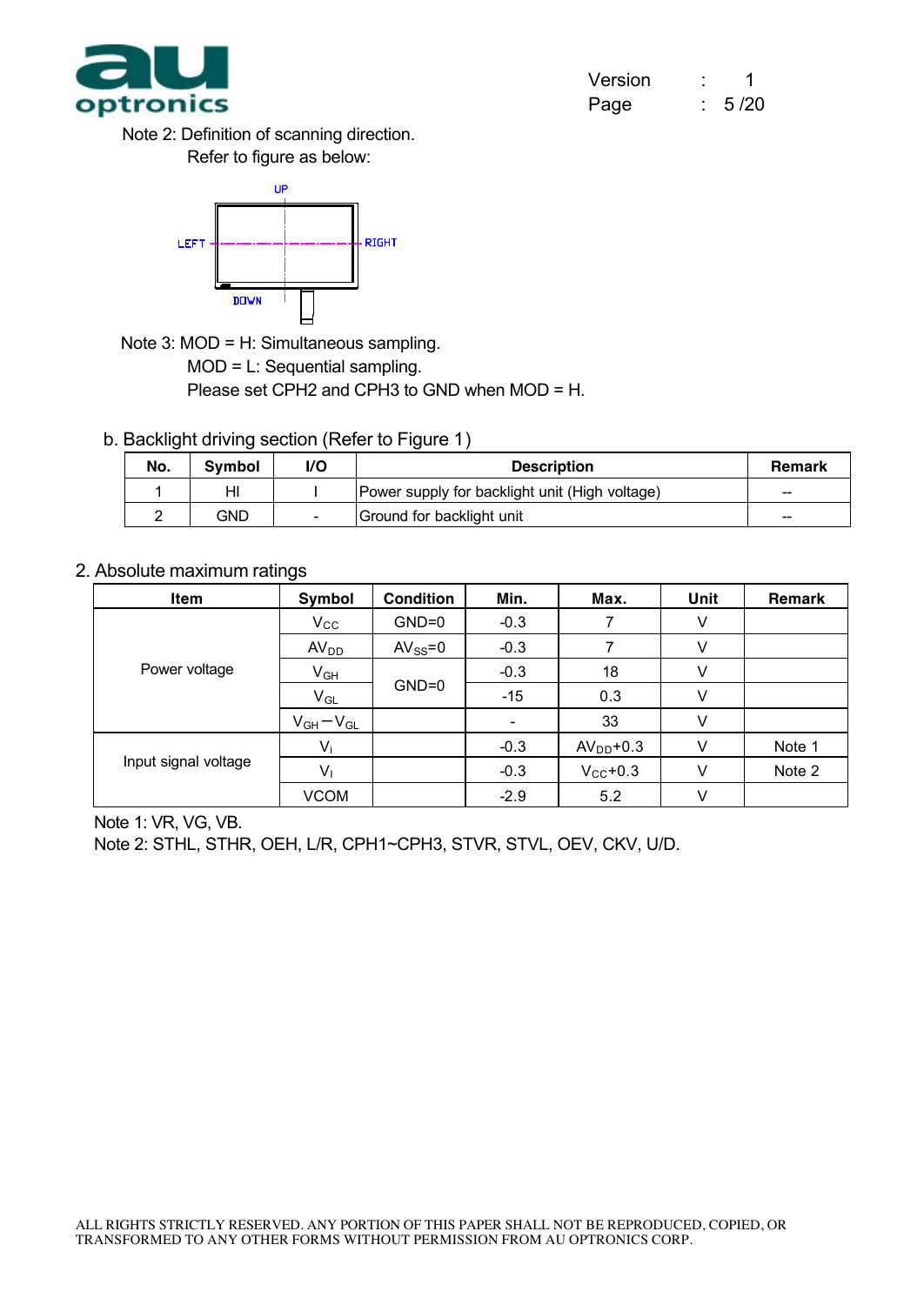

### 3. Electrical characteristics

a. Typical operating conditions (GND=AVss=0V, Note 4 )

| <b>Item</b>       |              | Symbol           | Min.                     | Typ.                     | Max.                     | <b>Unit</b> | <b>Remark</b>        |
|-------------------|--------------|------------------|--------------------------|--------------------------|--------------------------|-------------|----------------------|
|                   |              | $V_{\rm CC}$     | 3                        | 5                        | 5.2                      | V           |                      |
|                   |              | AV <sub>DD</sub> | 4.8                      | 5                        | 5.2                      | $\vee$      |                      |
|                   | Power supply | $V_{GH}$         | 14.3                     | 15                       | 15.7                     | $\vee$      |                      |
|                   |              | $V_{GL}$         | $-10.5$                  | $-10$                    | $-9.5$                   | V           |                      |
| Video signal      |              | $V_{iA}$         | 0.4                      | $\overline{\phantom{0}}$ | $AVDD-0.4$               | V           | Note 1               |
|                   | amplitude    | V <sub>iAC</sub> |                          | 3                        |                          | V           | AC component         |
| (VR, VG, VB)      |              | $V_{\text{IDC}}$ | $\overline{\phantom{a}}$ | AV <sub>DD</sub> /2      | $\overline{\phantom{a}}$ | $\vee$      | DC component         |
|                   |              | V <sub>CAC</sub> | 3.5                      | 5.6                      | 6.5                      | $Vp-p$      | AC component, Note 2 |
| <b>VCOM</b>       |              | $V_{CDC}$        | 1.4                      | 1.7                      | 2.0                      | $\vee$      | DC component         |
| Input             | H Level      | $V_{IH}$         | $0.8$ $V_{CC}$           | $\overline{\phantom{a}}$ | $V_{\rm CC}$             | V           |                      |
| signal<br>voltage | L Level      | $V_{IL}$         | 0                        | ۰                        | $0.2$ $V_{CC}$           | V           | Note 3               |

Note 1: Refer to Fig.4- (a).

Note 2: The brightness of LCD panel could be changed by adjusting the AC component of VCOM.

Note 3: STHL, STHR, OEH, L/R, CPH1~CPH3, STVR, STVL, OEV, CKV, U/D.

Note 4: Be sure to apply GND,  $V_{CC}$  and  $V_{GL}$  to the LCD first, and then apply  $V_{GH}$ .

b. Current consumption (GND=AVss=0V)

| <b>Parameter</b> | Symbol          | <b>Condition</b> | Min.                     | Typ. | Max. | Unit      | <b>Remark</b> |
|------------------|-----------------|------------------|--------------------------|------|------|-----------|---------------|
| Current          | I <sub>GH</sub> | $V_{GH} = 15V$   | $\overline{\phantom{0}}$ | 0.20 | 0.5  | <b>mA</b> |               |
| for              | <b>I</b> GL     | $V_{GL} = -10V$  | $\overline{\phantom{a}}$ | 0.80 | 1.5  | <b>mA</b> |               |
| driver           | <b>I</b> CC     | $V_{CC} = 5V$    | $\overline{\phantom{a}}$ | 3.0  | 6.0  | <b>mA</b> |               |
|                  | <b>I</b> DD     | $AVDD=5V$        | $\overline{\phantom{a}}$ | 17.0 | 30   | <b>mA</b> |               |

c. Backlight driving conditions

| <b>Parameter</b>      | Symbol                  | Min.   | Typ. | Max.  | Unit        | <b>Remark</b> |
|-----------------------|-------------------------|--------|------|-------|-------------|---------------|
| Lamp voltage          | $V_{L}$                 |        | 560  | 620   | <b>Vrms</b> |               |
| Lamp current          |                         |        | 6    |       | mArms       |               |
| Frequency             | $F_L$                   |        | 60   | 80    | kHz         | Note 4        |
|                       |                         |        |      | 900   | <b>Vrms</b> | Note 1,5      |
| Lamp starting voltage | $\mathsf{V}_\mathsf{S}$ |        |      |       | <b>Vrms</b> | Note $2,5$    |
|                       |                         |        |      | 1,100 | <b>Vrms</b> | Note $3,5$    |
| Lamp life time        |                         | 10,000 |      |       | Hr          | Note 6        |

Note 1: Ta = 25℃.

Note  $2: Ta = 0^{\circ}C$ .

Note 3: Ta = -30℃.

- Note 4: The lamp frequency should be selected as different as possible from display horizontal synchronous signal to avoid interference.
- Note 5: For starting the backlight unit, the output voltage of DC/AC's transformer should be larger than the maximum lamp starting voltage.
- Note 6: The" Lamp life time" is defined as the module brightness decrease to 50% original brightness at Ta=25 $^{\circ}$ C, I<sub>L</sub>=6mA.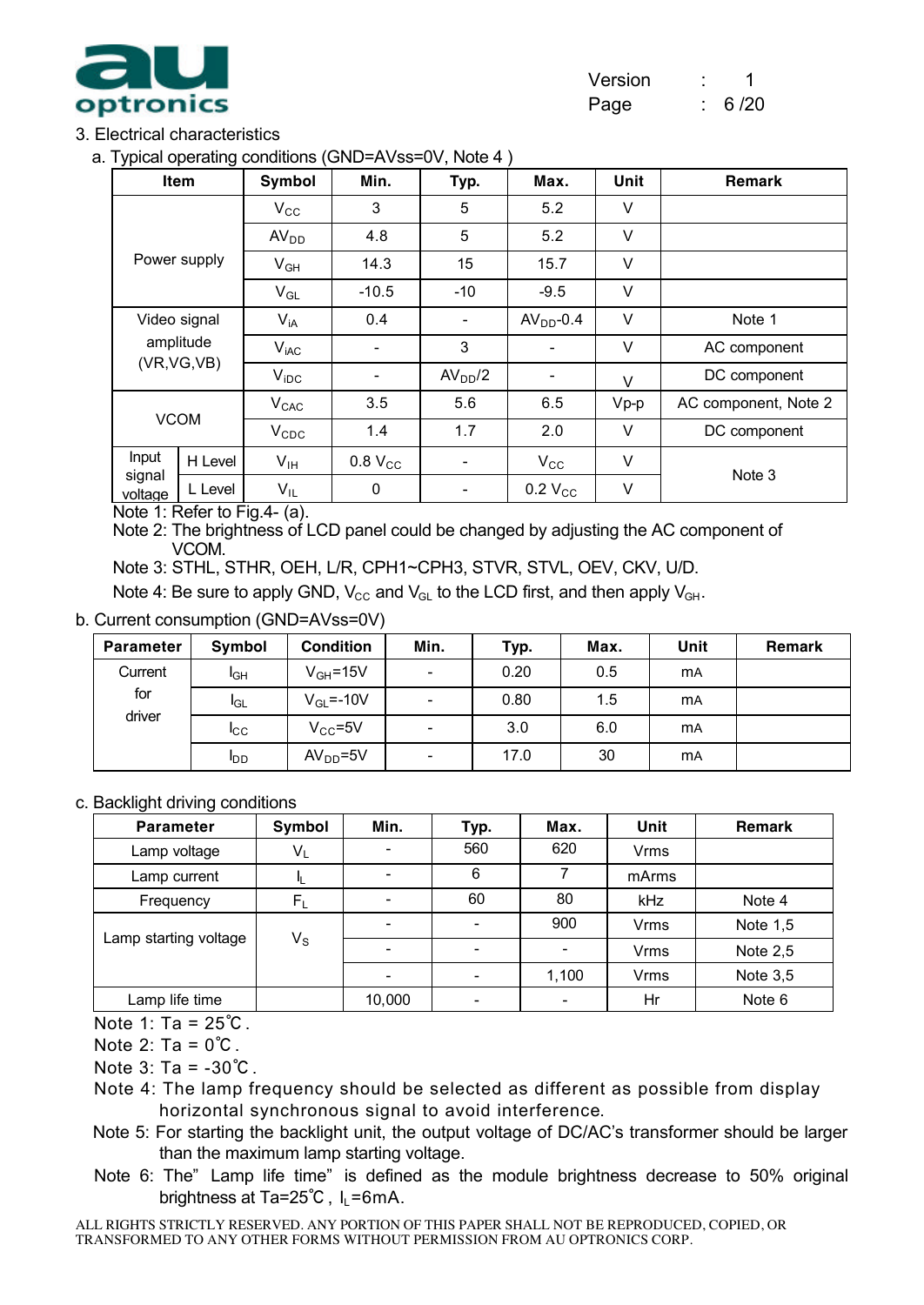

#### 5. AC Timing

a. Timing conditions

| <b>Parameter</b>                   | <b>Symbol</b>                       | Min.                     | Typ.                     | Max.                     | Unit.            | Remark     |
|------------------------------------|-------------------------------------|--------------------------|--------------------------|--------------------------|------------------|------------|
| <b>Rising time</b>                 | $t_{\sf r}$                         |                          |                          | 10                       | ns               | Note 1     |
| Falling time                       | $t_f$                               |                          |                          | 10                       | ns               | Note 1     |
| High and low level pulse width     | $t_{\text{CPH}}$                    | 99                       | 103                      | 107                      | ns               | CPH1~CPH3  |
| CPH pulse duty                     | $t_{CWH}$                           | 40                       | 50                       | 60                       | $\%$             | CPH1~CPH3  |
| CPH pulse delay                    | $t_{C12}$<br>$t_{C23}$<br>$t_{C31}$ | 30                       | $t_{\text{CPH}}/3$       | $t_{\text{CPH}}/2$       | ns               | CPH1~CPH3  |
| STH setup time                     | $t_{\scriptstyle\text{SUH}}$        | 20                       | $\overline{a}$           | $\frac{1}{2}$            | ns               | STHR, STHL |
| STH hold time                      | $t_{HDH}$                           | 20                       |                          |                          | <b>Ns</b>        | STHR, STHL |
| STH pulse width                    | $t_{\text{STH}}$                    | $\frac{1}{2}$            | 1                        | $\frac{1}{2}$            | $t_{\text{CPH}}$ | STHR, STHL |
| STH period                         | $t_H$                               | 61.5                     | 63.5                     | 65.5                     | μs               | STHR, STHL |
| OEH pulse width                    | t <sub>OEH</sub>                    |                          | 1.22                     |                          | $\mu$ S          | <b>OEH</b> |
| Sample and hold disable time       | $t_{\text{DIS1}}$                   | $\overline{\phantom{0}}$ | 8.28                     | $\overline{\phantom{0}}$ | $\mu$ S          |            |
| OEV pulse width                    | $t_{OEV}$                           |                          | 5.40                     | $\overline{\phantom{a}}$ | $\mu$ S          | <b>OEV</b> |
| CKV pulse width                    | $t_{CKV}$                           | $\blacksquare$           | 4.18                     | $\overline{\phantom{a}}$ | $\mu$ S          | <b>CKV</b> |
| Clean enable time                  | $t_{DIS2}$                          | $\blacksquare$           | 3.74                     | $\overline{\phantom{a}}$ | $\mu$ S          |            |
| Horizontal display start           | $t_{\text{SH}}$                     | $\overline{\phantom{a}}$ | $\mathsf 0$              | $\frac{1}{2}$            | $T_{\rm CPH}/3$  |            |
| Horizontal display<br>timing range | $t_{DH}$                            | $\overline{\phantom{a}}$ | 1440                     | $\overline{\phantom{a}}$ | $T_{\rm CPH}/3$  |            |
| STV setup time                     | $t_{\scriptstyle\textrm{SUV}}$      | 400                      | $\mathbf{r}$             | $\blacksquare$           | ns               | STVL, STVR |
| STV hold time                      | $t_{HDV}$                           | 400                      | $\overline{\phantom{a}}$ | $\overline{\phantom{a}}$ | ns               | STVL, STVR |
| STV pulse width                    | $t_{STV}$                           |                          |                          | 1                        | $t_H$            | STVL, STVR |
| Horizontal lines per field         | $t_{\vee}$                          | 256                      | 262                      | 268                      | $t_H$            | Note 2     |
| Vertical display start             | $t_{SV}$                            |                          | 3                        |                          | $t_H$            |            |
| Vertical display timing range      | $t_{\text{DV}}$                     |                          | 234                      | $\overline{\phantom{a}}$ | $t_H$            |            |
| VCOM rising time                   | $t_{rCOM}$                          |                          | $\frac{1}{2}$            | 5                        | $\mu$ S          |            |
| VCOM falling time                  | $t_{fCOM}$                          |                          |                          | $\overline{5}$           | $\mu$ S          |            |
| VCOM delay time                    | $t_{DCOM}$                          |                          | $\overline{a}$           | $\mathbf{3}$             | $\mu$ S          |            |
| RGB delay time                     | t <sub>DRGB</sub>                   |                          | $\overline{\phantom{a}}$ | $\mathbf 1$              | $\mu$ S          |            |

Note 1: For all of the logic signals.

Note 2: Please don't use odd horizontal lines to drive LCD panel for both odd and even field simultaneously.

#### b. Timing diagram

Please refer to the attached drawing, from Fig.2 to Fig.6.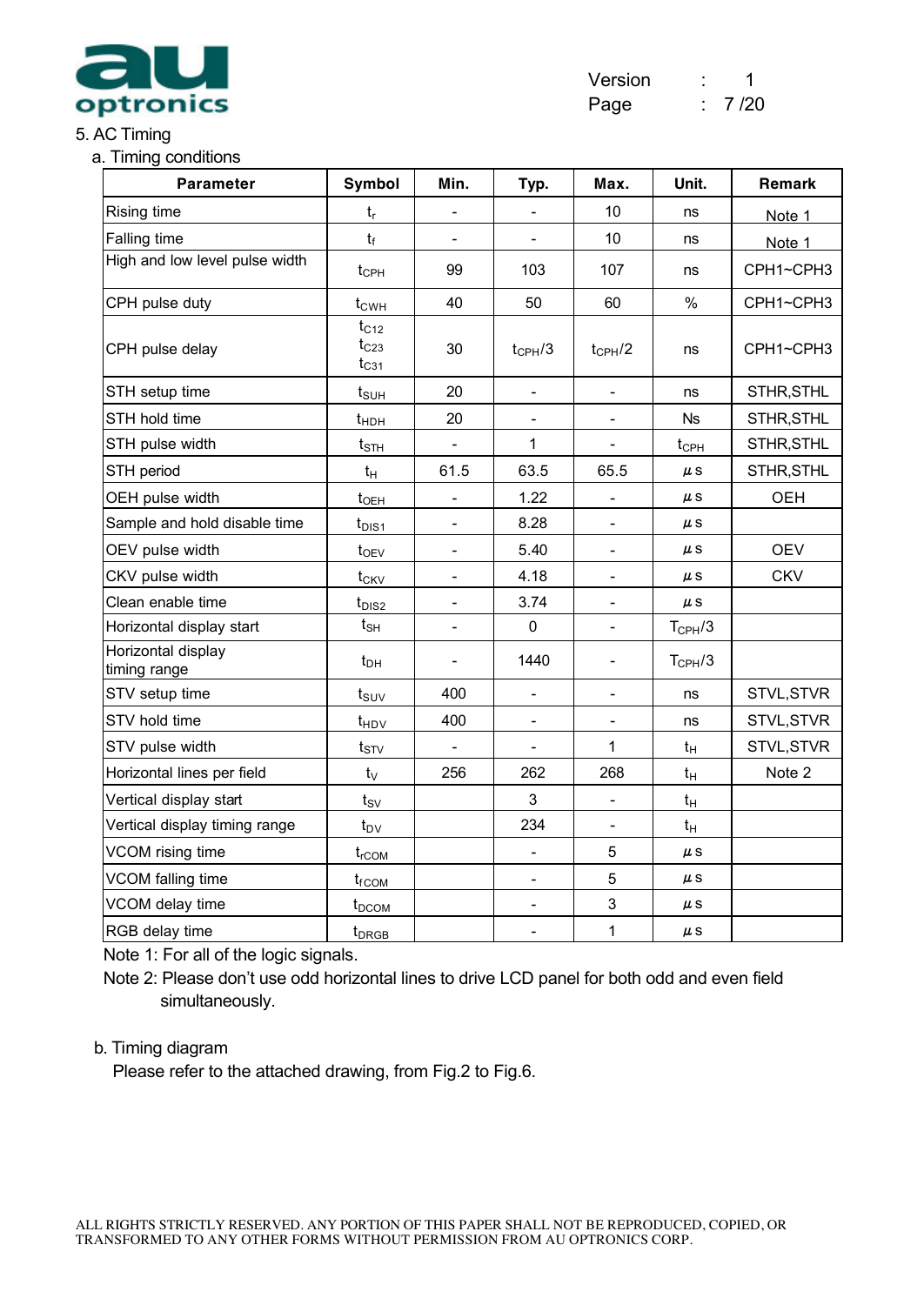

| Version |      |
|---------|------|
| Page    | 8/20 |

#### **5. Power Sequence**

Sequence for power on/off and Signal on/off



- T1  $\leq$  15ms (From 10%\*VCC to 90%\*VCC, when VCC is Low to High);
- T2  $\leq$  10ms (From 90%\*VCC to 10%\*VGH, when VCC is Low to High);
- T3  $\leq$  10ms (From 90%\*VGH to Video signal, when VGH is Low to High);
- T4  $\leq$  10ms (From Video signal to 90%\*VGH, when VGH is High to Low);
- $T5 \le 20$ ms (From 90%\*VCC to 10%\*VCC, when VCC is High to Low);
- T6  $\leq$  10ms (From 10%\*VGH to 90%\*VCC, when VCC is Low to High);
- T7  $\geq$  0.4s (From 10%\*VCC is H→L to 10%\*VCC is L→H)  $\cdot$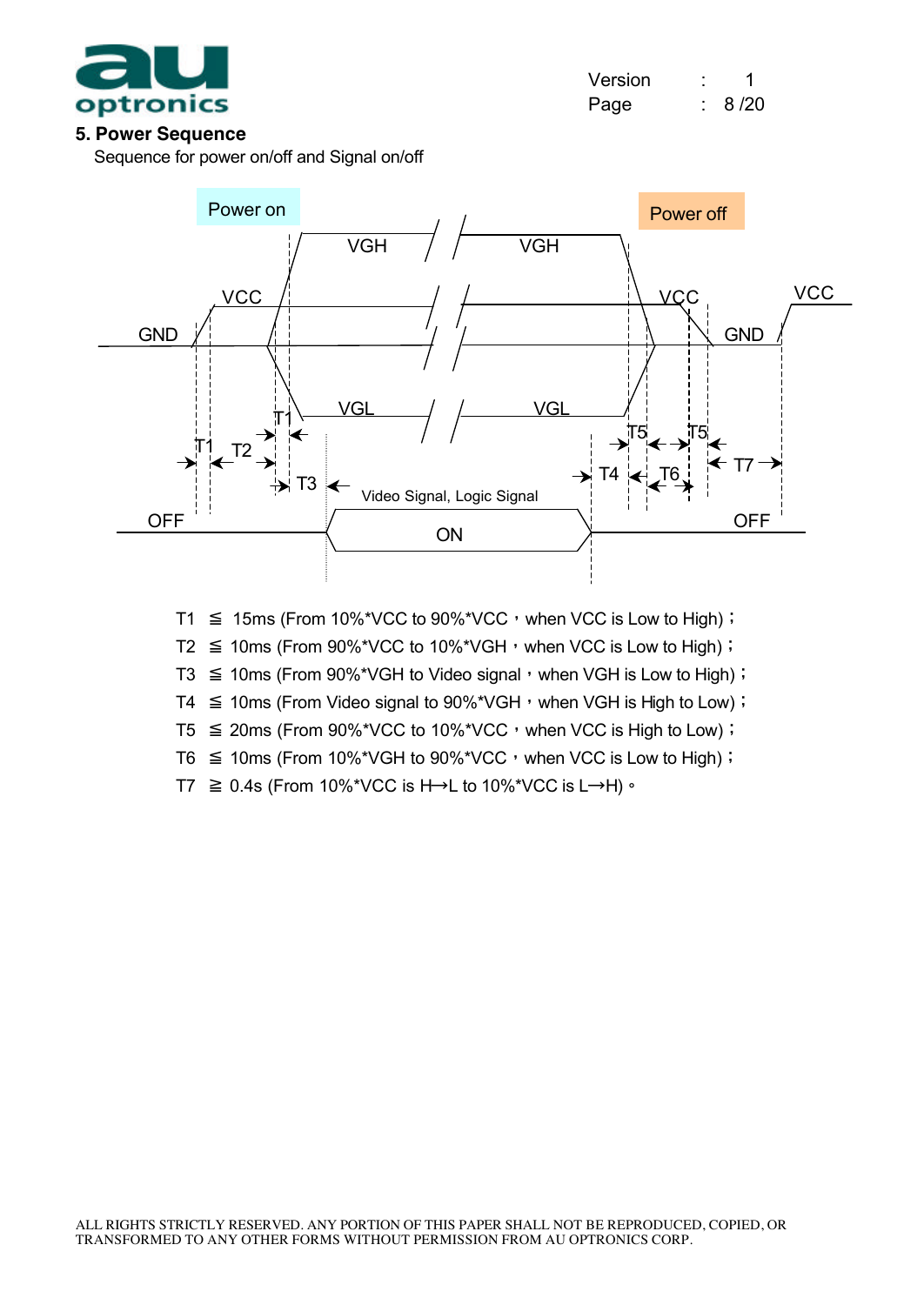

Page : 9/20

#### **C. Optical specification (Note 1, Note 2)**

| Item               |                                              | <b>Symbol</b>   | <b>Condition</b>                                                 | Min.                 | Typ.                 | Max.                     | Unit                               | Remark     |
|--------------------|----------------------------------------------|-----------------|------------------------------------------------------------------|----------------------|----------------------|--------------------------|------------------------------------|------------|
| Response time      | Rise<br>Fall                                 | Tr<br><b>Tf</b> | $\theta = 0^{\circ}$                                             |                      | 12<br>18             | 24<br>36                 | ms<br>ms                           | Note $3,5$ |
| Contrast ratio     |                                              | <b>CR</b>       | At optimized<br>Viewing angle                                    | 200                  | 300                  |                          |                                    | Note 4, 5  |
| Viewing angle      | Top<br><b>Bottom</b><br>Left<br><b>Right</b> |                 | $CR \ge 10$                                                      | 30<br>50<br>50<br>50 | 40<br>60<br>60<br>60 |                          | deg.                               | Note 5, 6  |
| Viewing angle      | Top<br><b>Bottom</b><br>Left<br><b>Right</b> |                 | $CR \ge 5$                                                       | 30<br>60<br>60<br>60 | 50<br>70<br>70<br>70 |                          | deg.                               | Note 5, 6  |
| <b>Brightness</b>  |                                              | $Y_L$           | $I_L = 6mA$ , 25°C<br>$I_L = 6mA$ , -10°C,<br>after turn-on 1min | 400<br><b>TBD</b>    | 500<br><b>TBD</b>    | $\overline{\phantom{a}}$ | $\text{cd/m}^2$<br>$\text{cd/m}^2$ | Note 7     |
| White chromaticity |                                              | X<br>Y          | $\theta = 0^\circ$<br>$\theta = 0^{\circ}$                       | 0.26<br>0.28         | 0.31<br>0.33         | 0.36<br>0.38             |                                    | Note 7     |

Note 1 : Ambient temperature =25°C, and lamp current  $I_1 = 6$  mArms. To be measured in the dark room.

- Note 2 :To be measured on the center area of panel with a viewing cone of 1∘by Topcon luminance meter BM-5, after 10 minutes operation.
- Note 3. Definition of response time:

The output signals of photo detector are measured when the input signals are changed from " black" to " white" (falling time) and from " white" to " black" (rising time), respectively. The response time is defined as the time interval between the 10% and 90% of amplitudes. Refer to figure as below.

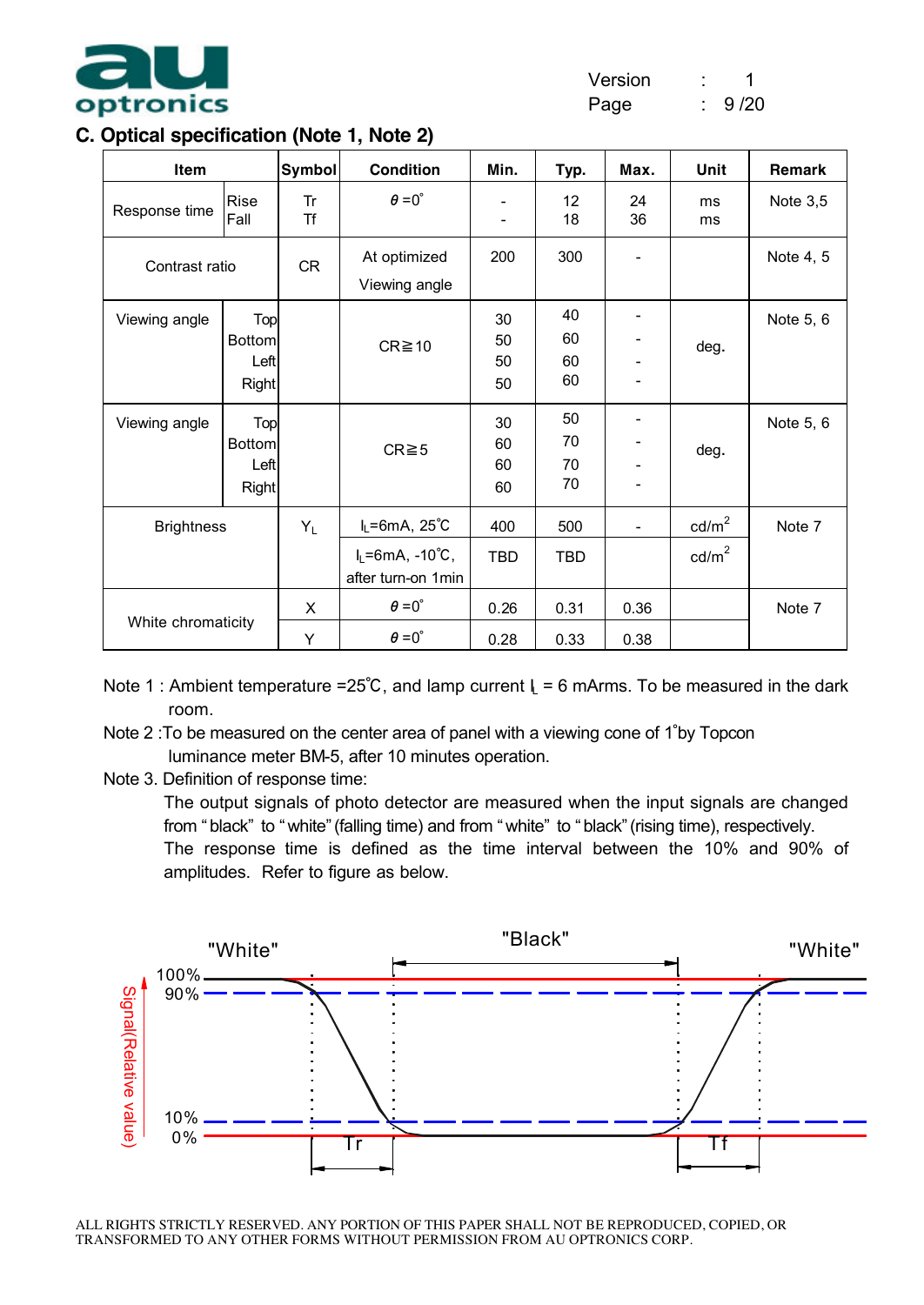

| Version |       |
|---------|-------|
| Page    | 10/20 |

Note 4. Definition of contrast ratio:

Contrast ratio is calculated with the following formula.

Contrast ratio (CR)= Photo detector output when LCD is at " White" state Photo detector output when LCD is at " Black" state

Note 5. White  $Vi = V_{150} + 1.5V$ 

Black  $Vi=V_{150} \pm 2.0V$ 

" $\ddot{\mathbf{\mu}}$  means that the analog input signal swings in phase with  $V_{COM}$  signal.

 $\overline{f}$  means that the analog input signal swings out of phase with V<sub>COM</sub> signal.

 $V_{150}$  : The analog input voltage when transmission is 50%

The 100% transmission is defined as the transmission of LCD panel when all the input terminals of module are electrically opened.

Note 6. Definition of viewing angle, Refer to figure as below.



Note 7. Measured at the center area of the panel when all the input terminals of LCD panel are electrically opened.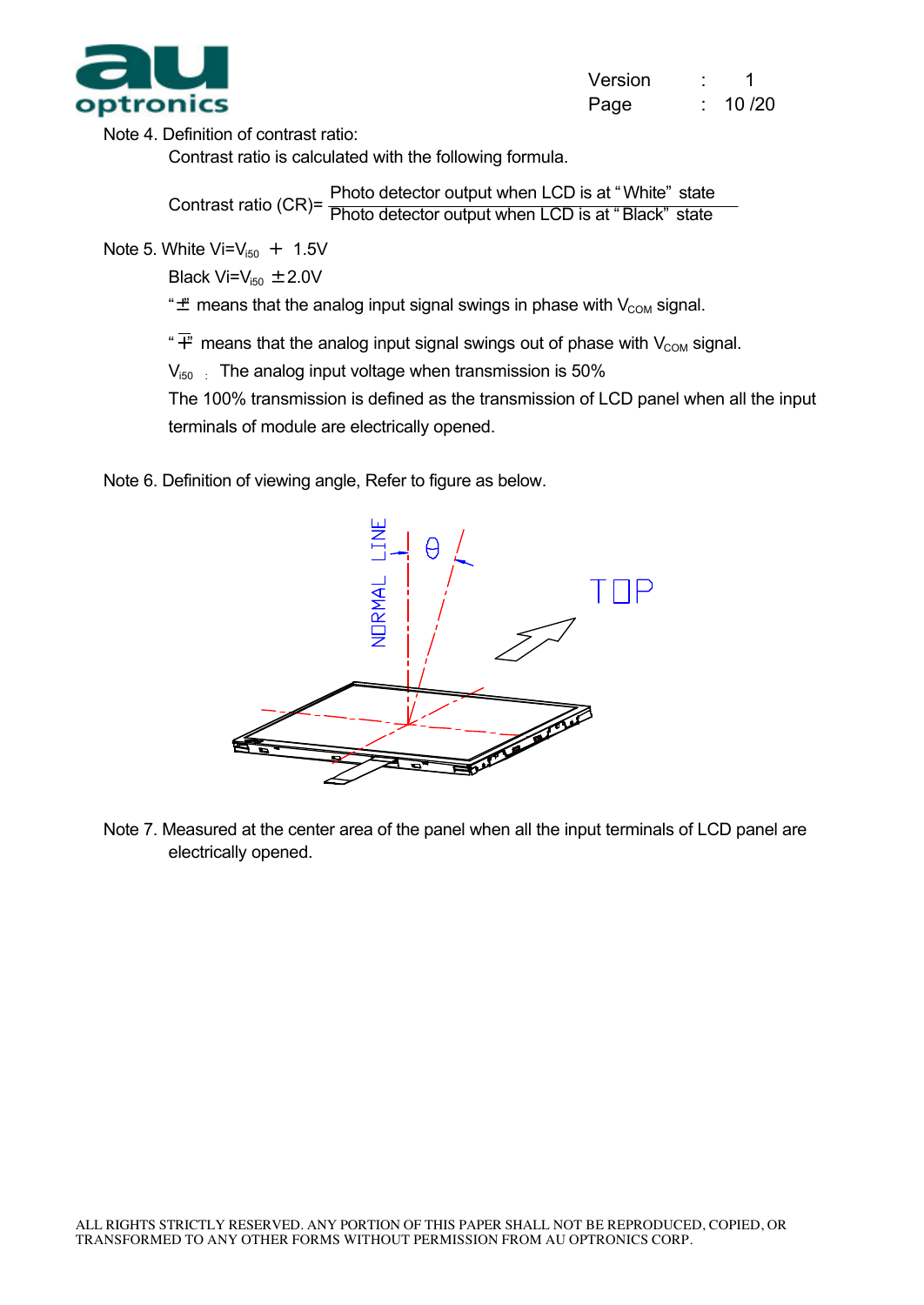

#### **D. Reliability test items(Note 2):**

| No.            | <b>Test items</b>                  | <b>Conditions</b>                                                                                                                                                                            | <b>Remark</b>                       |
|----------------|------------------------------------|----------------------------------------------------------------------------------------------------------------------------------------------------------------------------------------------|-------------------------------------|
| 1              | High temperature storage           | Ta= 95°C<br>240Hrs                                                                                                                                                                           |                                     |
| $\overline{2}$ | Low temperature storage            | Ta= -40°C<br>240Hrs                                                                                                                                                                          |                                     |
| 3              | High temperature operation         | Ta= 85°C<br>240Hrs                                                                                                                                                                           |                                     |
| 4              | Low temperature operation          | Ta= -30°C<br>240Hrs                                                                                                                                                                          |                                     |
| 5              | High temperature and high humidity | Ta= 60°C, 90% RH<br>240Hrs                                                                                                                                                                   | Operation                           |
| 6              | Heat shock                         | -30°C~85°C/200 cycles 1Hrs/cycle                                                                                                                                                             | Non-operation                       |
| $\overline{7}$ | Electrostatic discharge            | $\pm$ 200V,200pF(0 $\Omega$ ), once for each terminal                                                                                                                                        | Non-operation                       |
| 8              | Vibration                          | Frequency range<br>: $8 - 33.3$ Hz<br><b>Stoke</b><br>: 1.3mm<br>: 2.9G, 33.3 $\sim$ 400Hz<br>Sweep<br>: 15 minutes<br>Cycle<br>2 hours for each direction of X,Z<br>4 hours for Y direction | JIS C7021,<br>$A-10$<br>Condition A |
| 9              | <b>Mechanical shock</b>            | 100G, 6ms, 坎出土<br>3 times for each direction                                                                                                                                                 | JIS C7021,<br>$A-7$<br>Condition C  |
| 10             | Vibration (with carton)            | Random vibration:<br>$0.015G^2$ /Hz from 5~200Hz<br>-6dB/octave from 200~500Hz                                                                                                               | IEC 68-34                           |
| 11             | Drop (with carton)                 | Height: 60cm<br>1 corner, 3 edges, 6 surfaces                                                                                                                                                | <b>JIS Z0202</b>                    |

Note1: Ta: Ambient temperature.

Note 2: In the standard conditions, there is not display function NG issue occurred. All the cosmetic specification is judged before the reliability stress.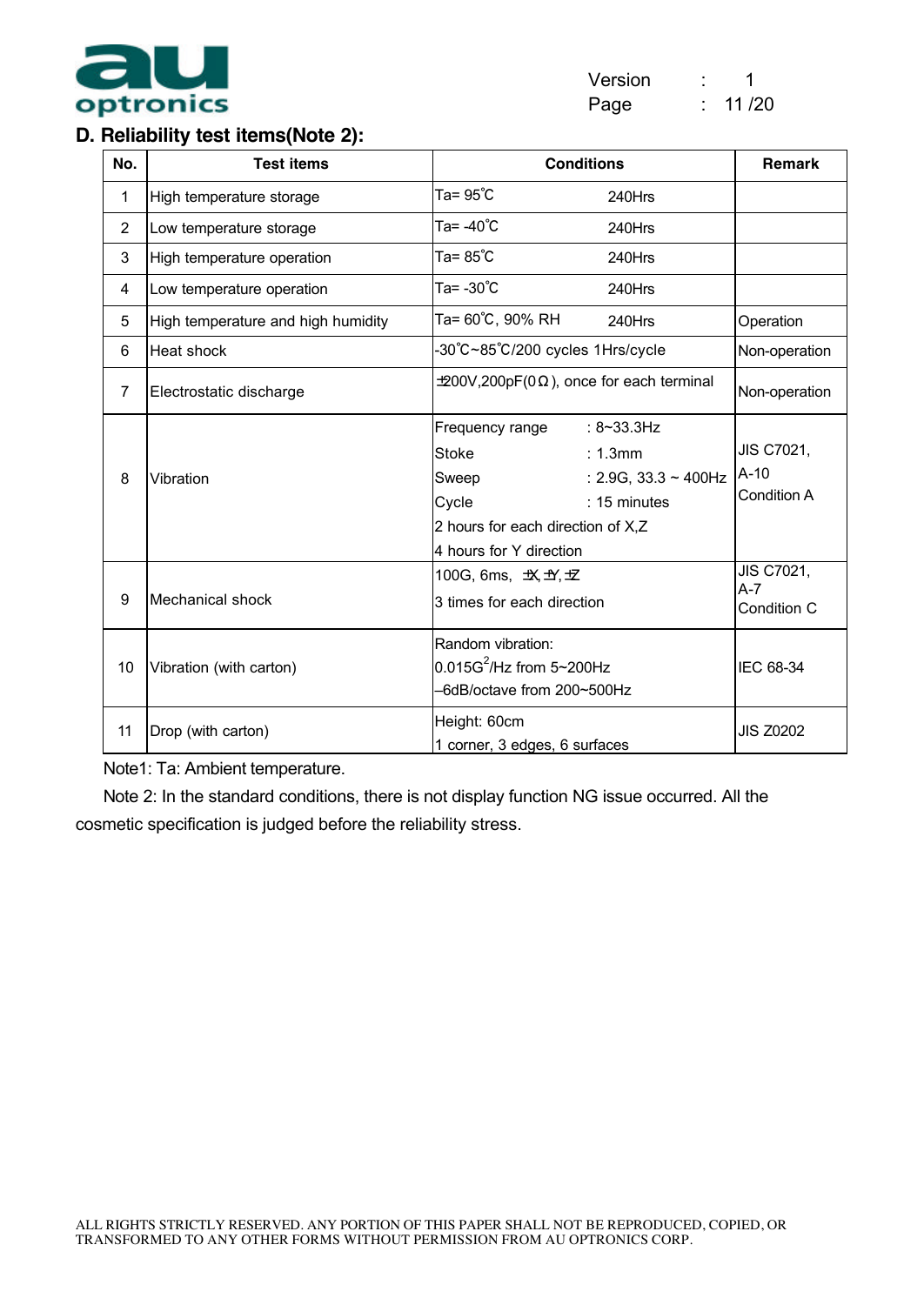

| Version |       |
|---------|-------|
| Page    | 12/20 |

**TBD**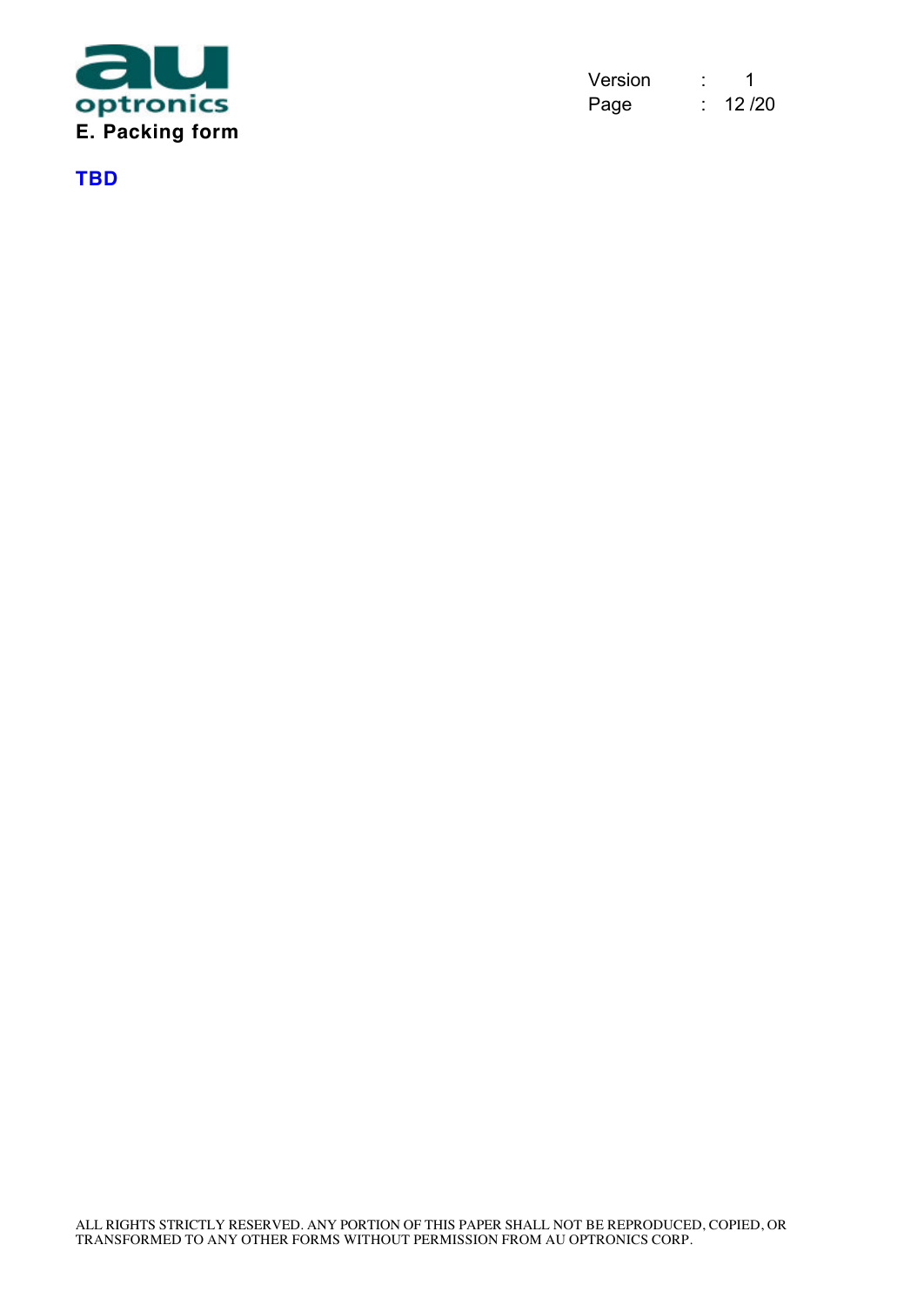

| Version |       |
|---------|-------|
| Page    | 13/20 |



Fig.1-(a) Outline dimension of TFT-LCD module(Front side) **Fig.1-(a) Outline dimension of TFT-LCD module(Front side)**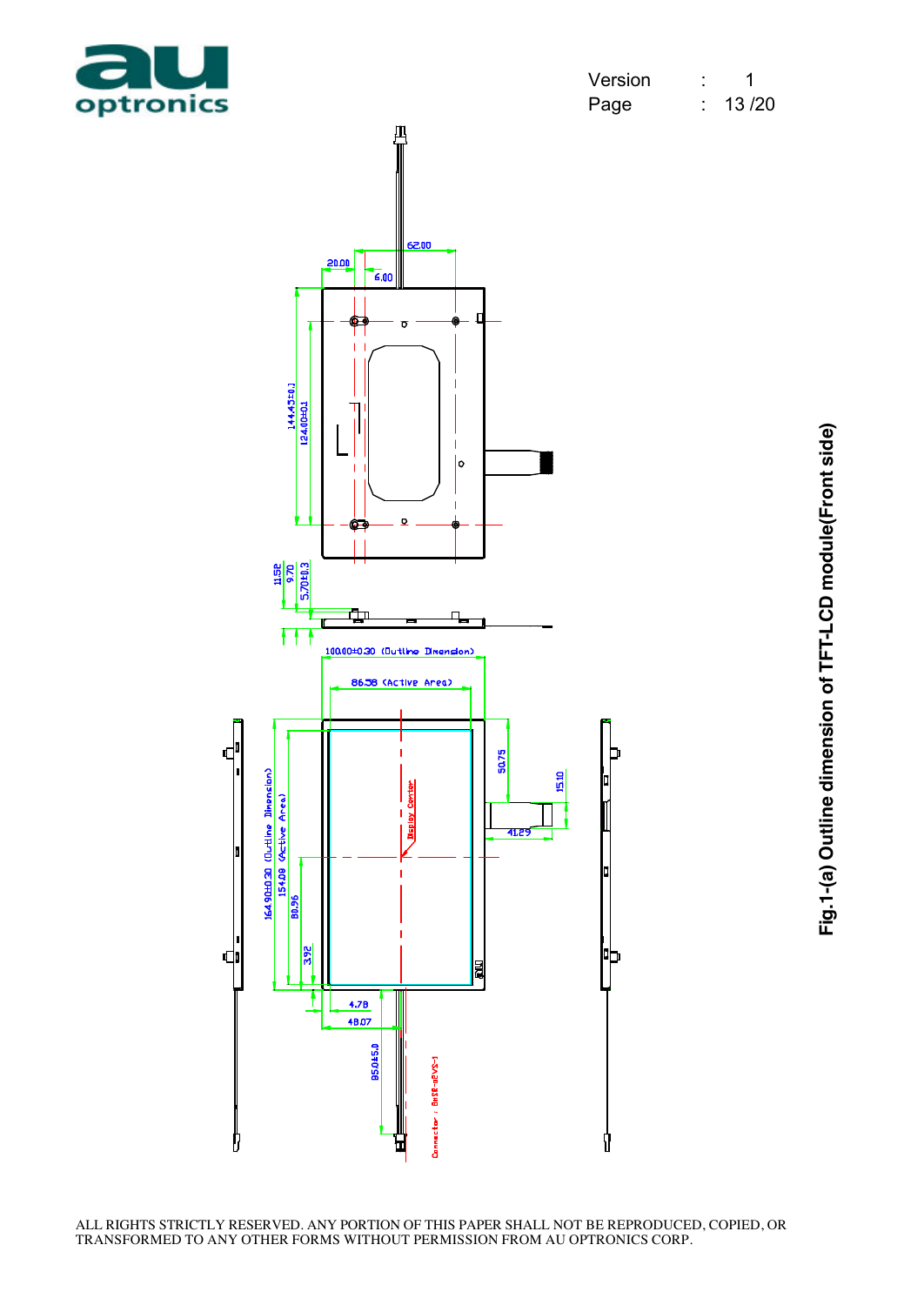

Fig.2 Sampling clock timing **Fig.2 Sampling clock timing**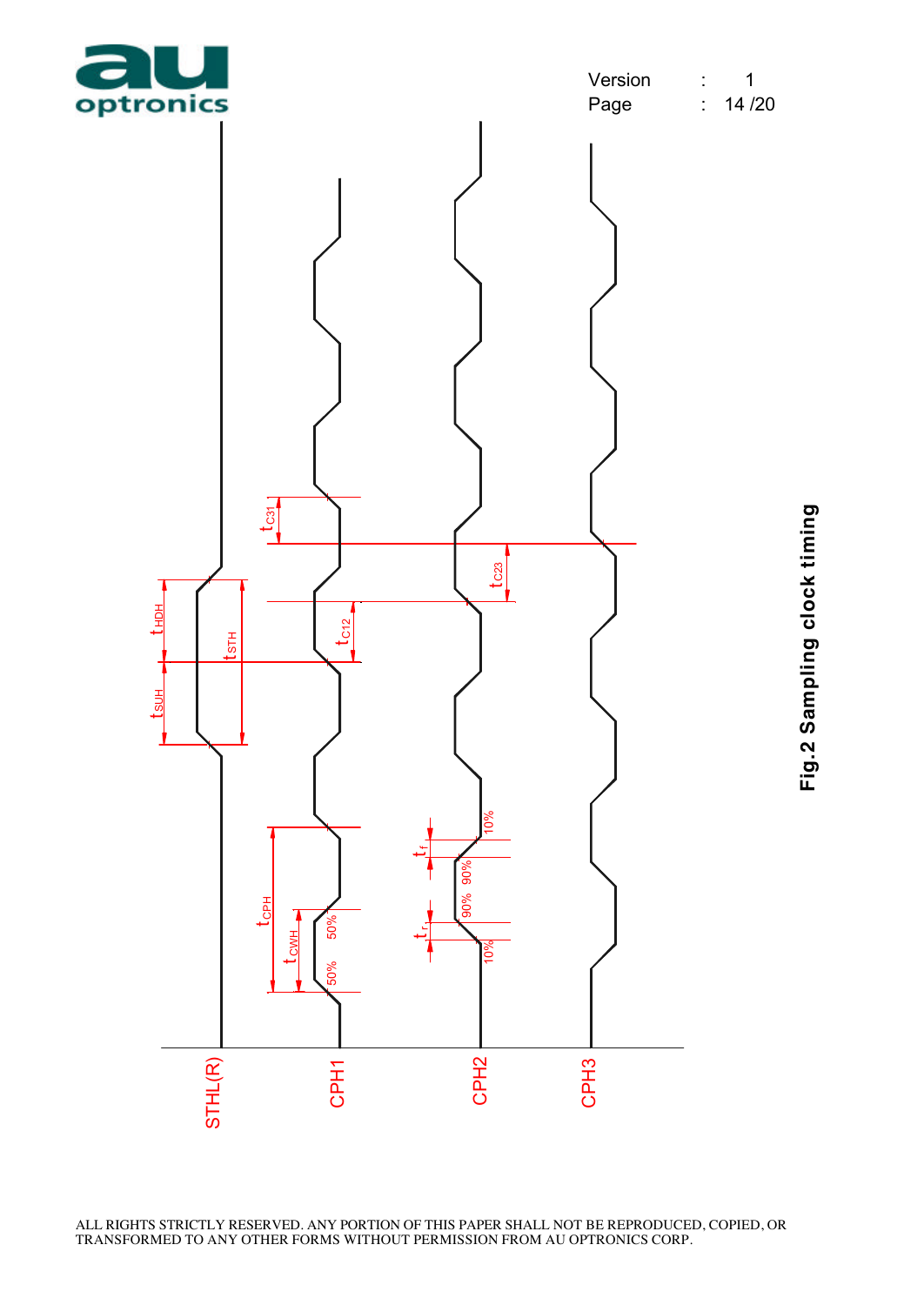

| Version |       |
|---------|-------|
| Page    | 15/20 |



Fig.3 Horizontal display timing range **Fig.3 Horizontal display timing range**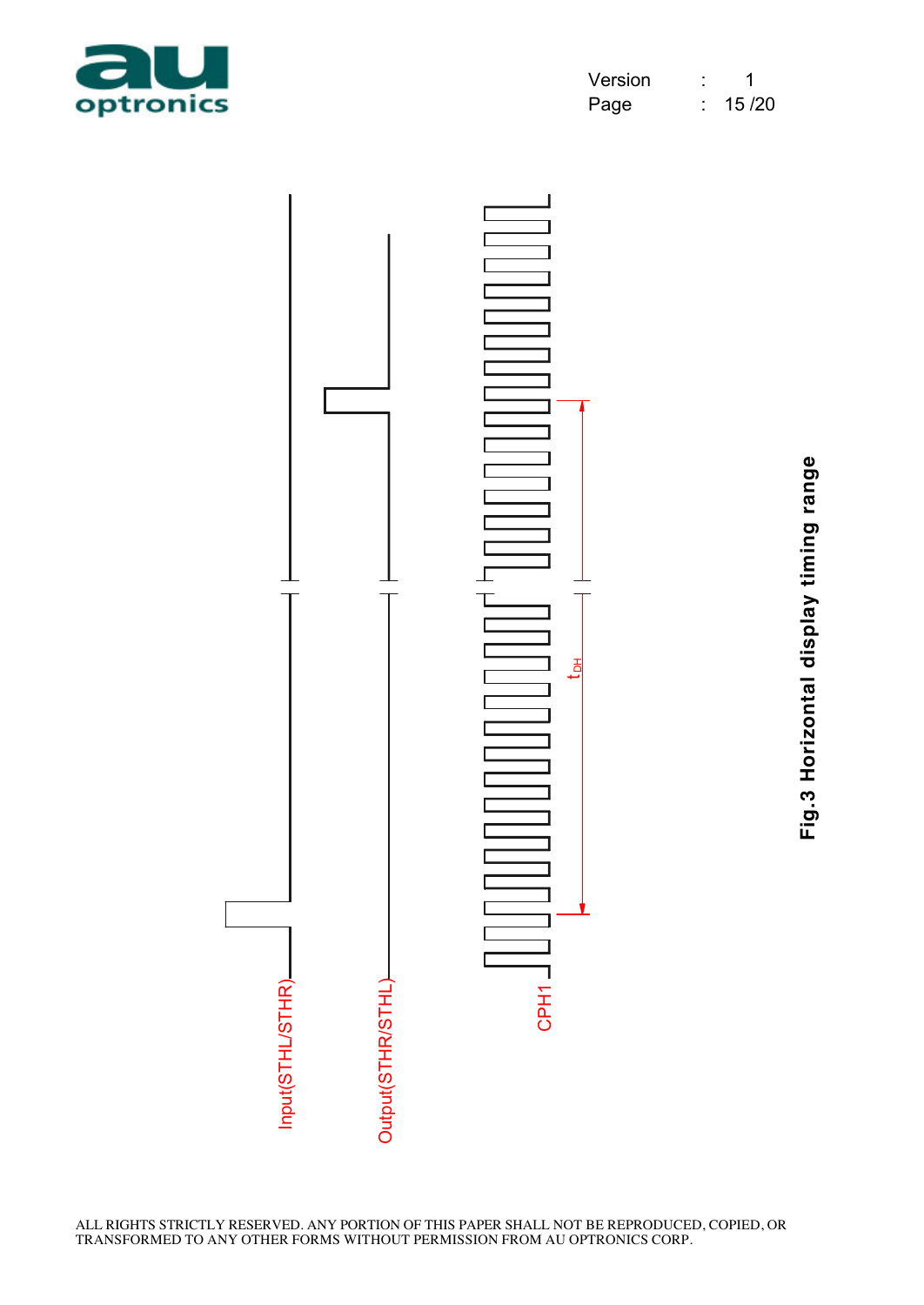



ALL RIGHTS STRICTLY RESERVED. ANY PORTION OF THIS PAPER SHALL NOT BE REPRODUCED, COPIED, OR TRANSFORMED TO ANY OTHER FORMS WITHOUT PERMISSION FROM AU OPTRONICS CORP.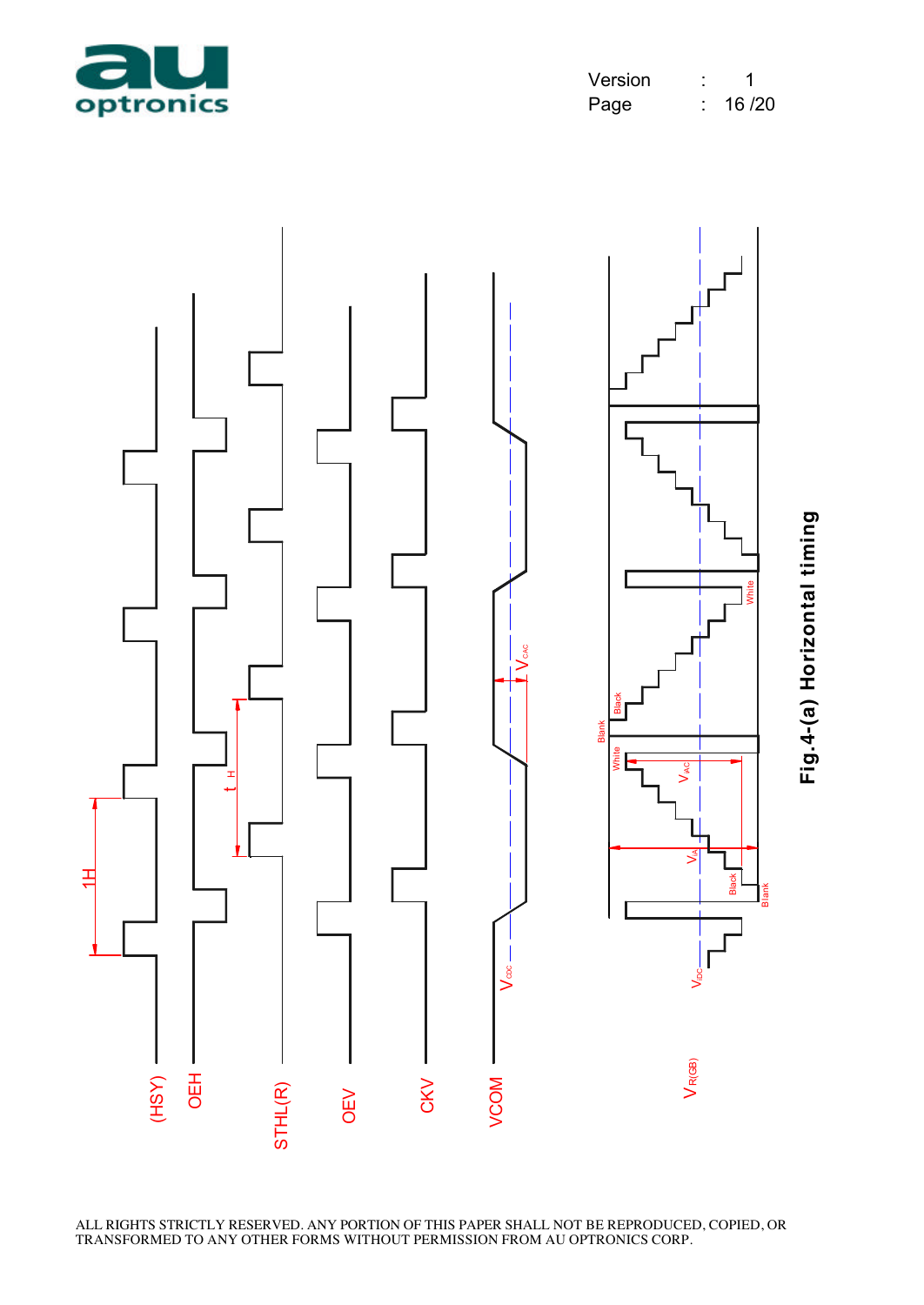

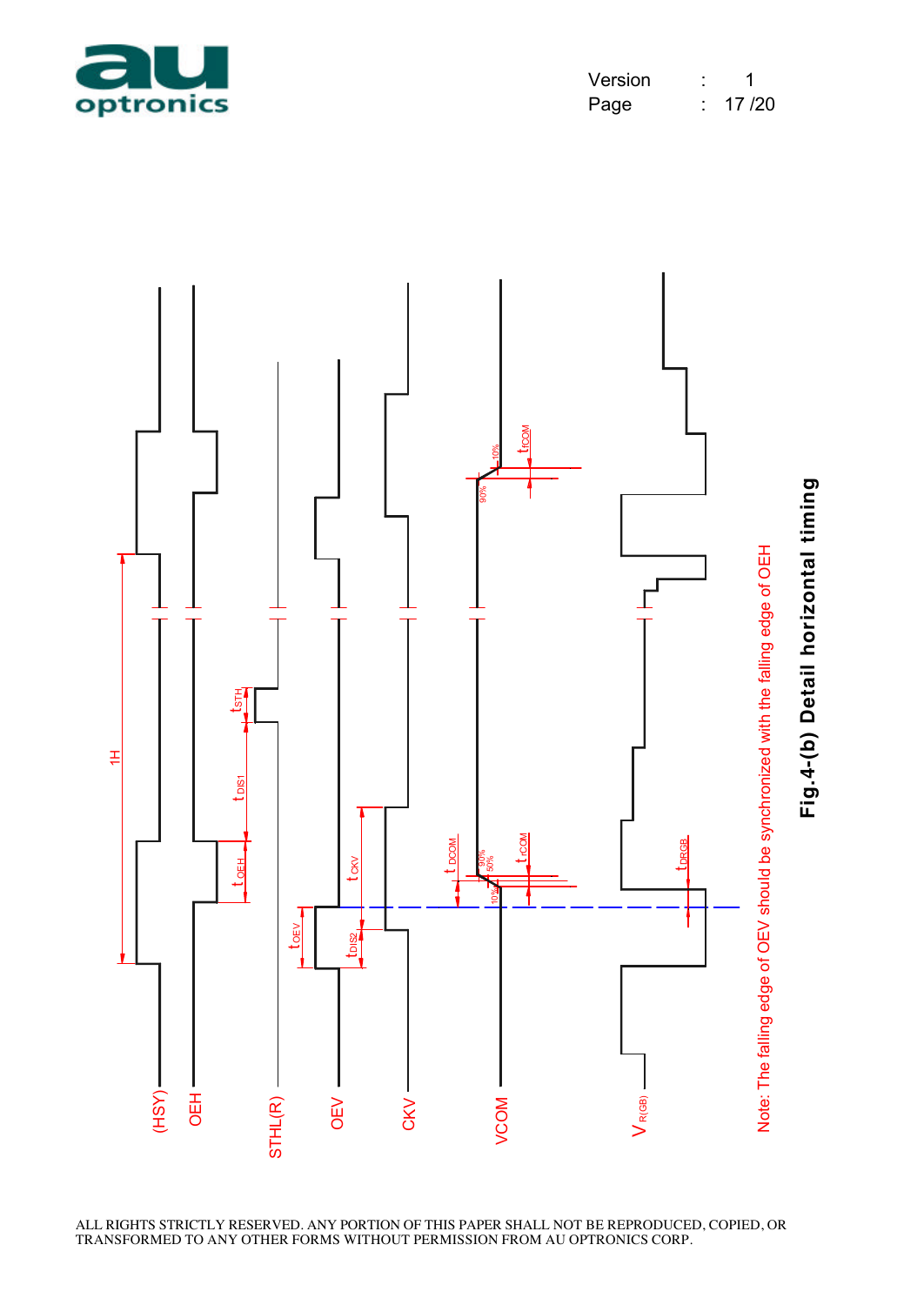

| Version | 1     |
|---------|-------|
| Page    | 18/20 |



Fig.5 Vertical shift clock timing **Fig.5 Vertical shift clock timing**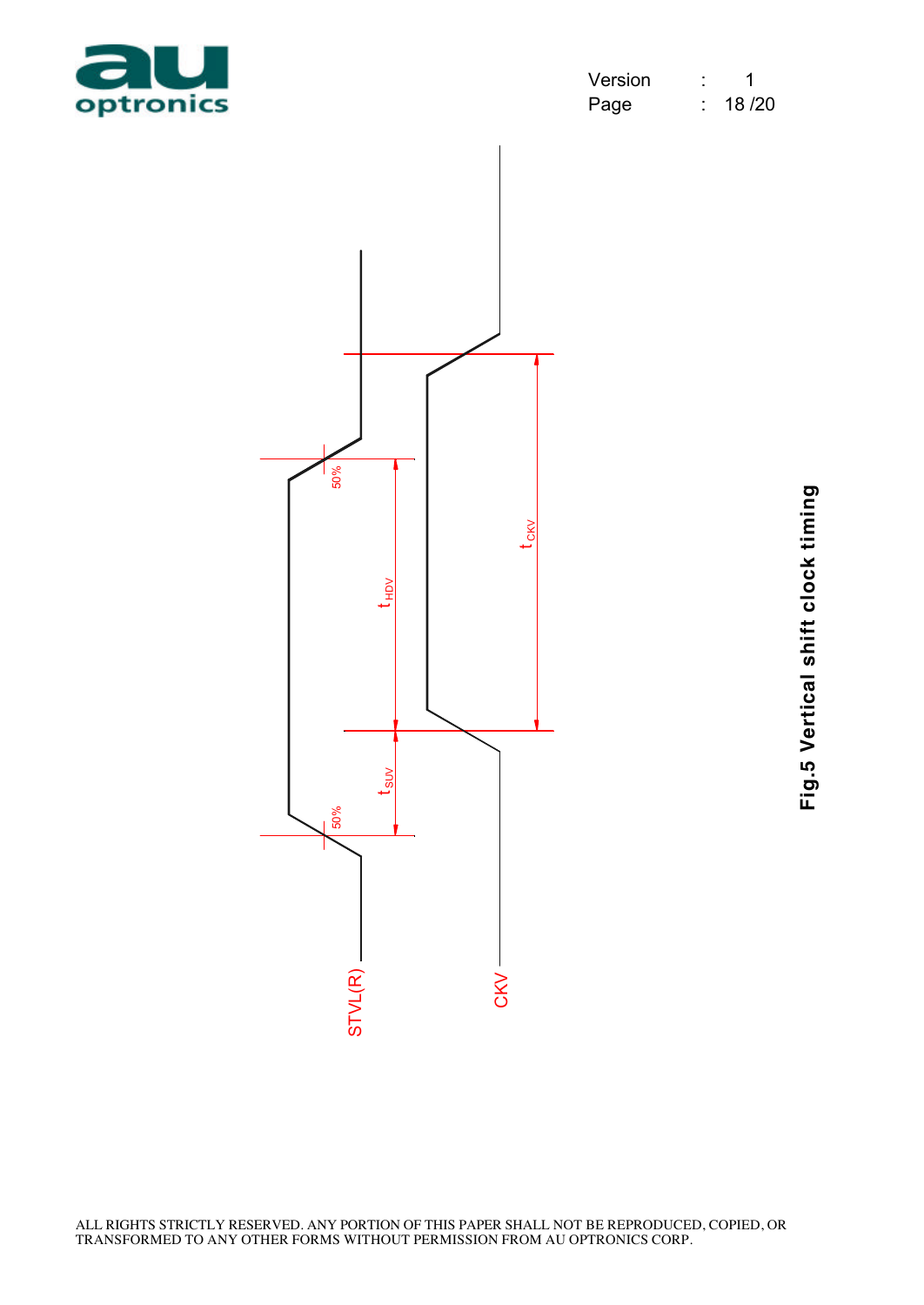



Fig.6-(a) Vertical timing (From up to down) **Fig.6-(a) Vertical timing (From up to down)**